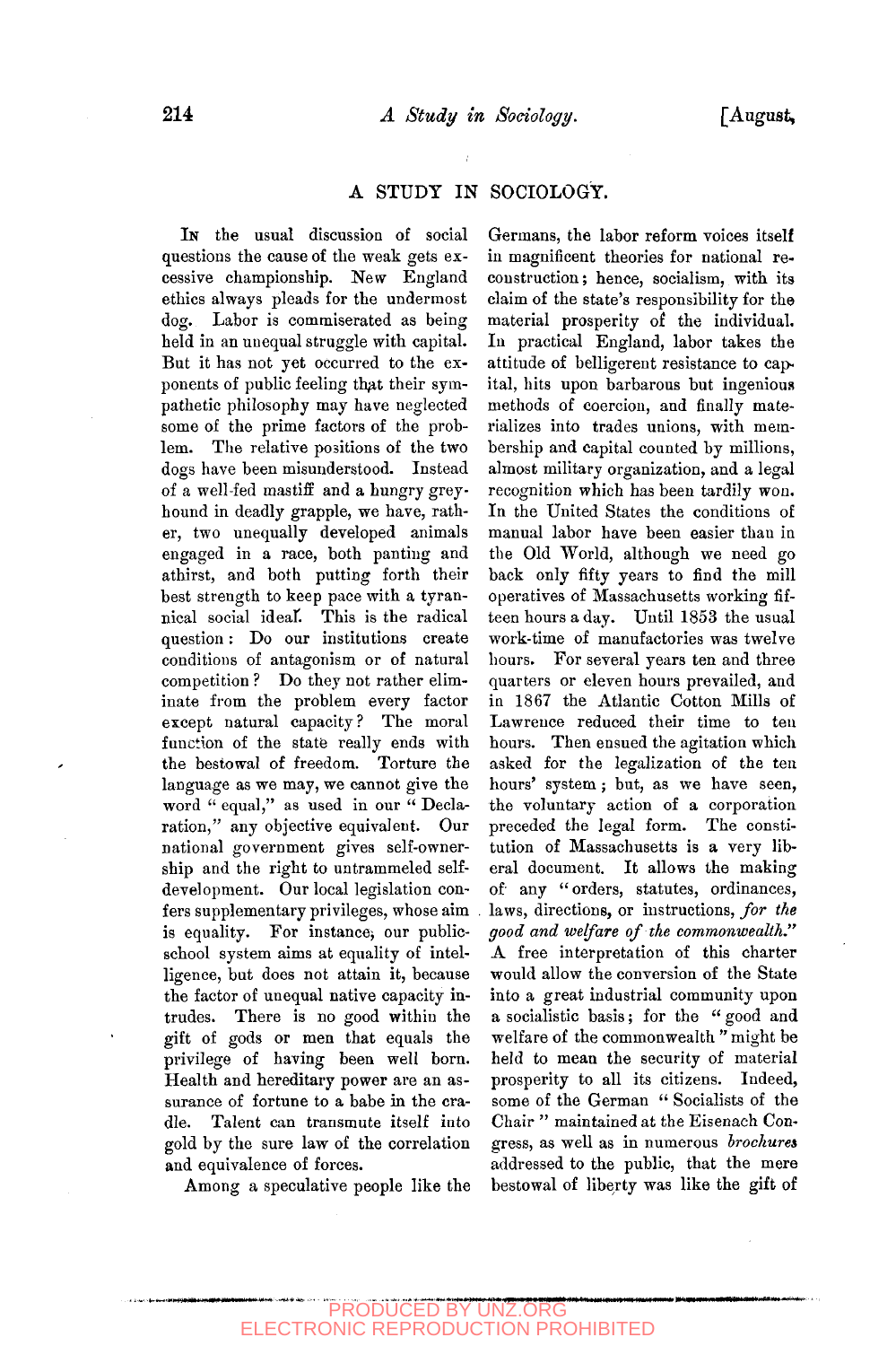a mortgaged farm, unless the state also pledged itself to secure the material prosperity of the citizen. This, then, is the next great political question which is evolving itself from modern civilization. What is the ultimate obligation of the state to the citizen ? A philosophical conflict is inevitable in this country, and it will come within twenty years. It will be a struggle between the sympathetic and the scientific theories of government. The sympathetic party will urge the amelioration of the condition of the working-classes by palliative legislation ; and the scientific party will defend the principle of competition, conformity to the law of supply and demand, and a fair field for the experiment of the survival of the fittest.

The sympathetic party has already an intense activity in the thousand philanthropic associations which make a voluntary consecration of the surplus strength and means of the strong to the service of the weak. It needs but the political formulation of this sentiment in order to transfer the burden to the state. The burden is already accepted, and the philosophy embodied, in our state charities, in the legal recognition of pauperism, and in the system of public instruction. But all direct help is looked upon as an exceptional necessity, a thing to be deplored and abolished as fast as people can be trained to self-help. The spirit and theory of American politics have always been the reduction of governmental interference with the individual to the lowest possible terms. We have " protected " our industries as a whole, yet no shadow of favor has been shown to any individual capitalist. But with the fast-succeeding waves of immigration has come an excessive urban population, the increase of disease and poverty, and the necessity that the benevolence and brain of the community should solve for the ignorant the problem which they could not solve for themselves. Our era of prosperity and

of happy immunity from those social diseases which are the danger and the humiliation of Europe is passing away. Optimistic as we are, we cannot fail to know that the increasing proportion of the incapable among us is repeating here the social problems of the Old World. Every year incompetence makes a larger demand upon capacity. The natural strain put upon the producing or breadwinning classes is very large, in the support of helpless families, or in aid to friends, and the added strain for official charities and for the thousand private philanthropies is something enormous. Philanthropy is indeed a fully established and recognized business in this country, with salaried offices, a system of taxation, and elaborate methods of administration. All these immense plans of coöperative benevolence are based on the voluntary system. Like our religious institutions, they stand or fall with the free action of the people. an with the nee action of the people. but they form the psychological preparation for a legalized and general habit<br>of provision for the incompetent. For of provision for the incompetent. For who shall assign finite to the attribute principle, and who shall decide what particular shade of incompetence shall be excluded? It is a matter of statistics that the primitive, self-reliant, and self-respectful revolutionary stock bears a steadily diminishing ratio to that of more recent importation, and of inferior<br>quality. This superimposed stratum This superimposed stratum of population has undergone political and industrial amalgamation, but not intellectual or social consolidation. The truly American spirit is only in the descendants of the men who founded our institutions. Even the foreigners who fought in our civil war were not lifted to a moral conception of its issues. There is and has always been among our foreign-born and foreign-descended population an impression that this is a country which will do great things for its citizens, rather than a country which needs that great things be done for it

## PRODUCED BY UNZ.ORG ELECTRONIC REPRODUCTION PROHIBITED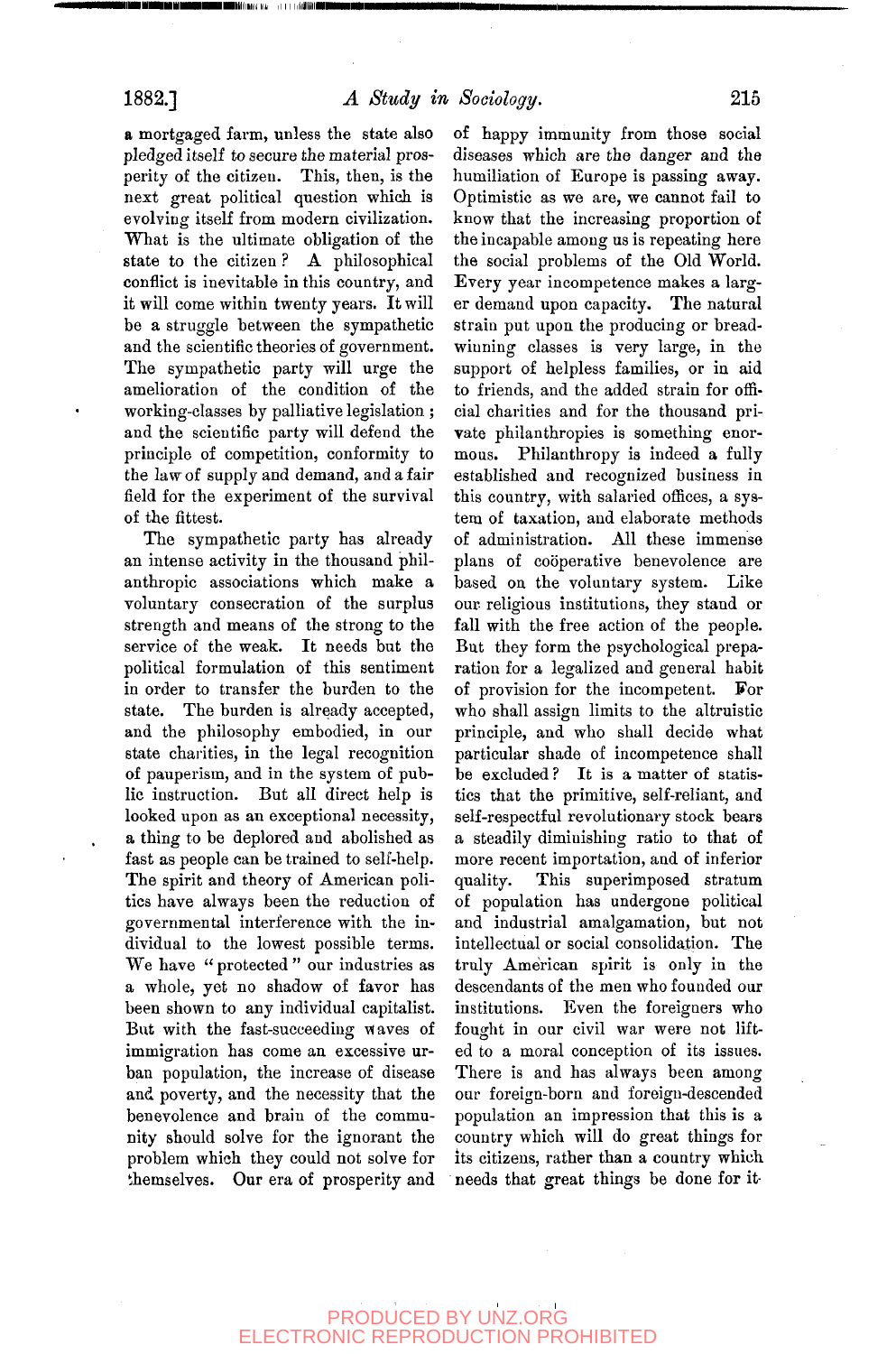self. The immigrant not only looks for political hospitality, but regards himself as, in a sense, the guest of our institutions and the inheritor of our prosperity. We, too, have pleased ourselves by throwing wide our doors, and sending forth cordial invitations to our transatlantic guests. Nor can it be gainsaid that our material prosperity has been advanced by these workers, who have quickly found themselves involved in our hitherto good-natured struggle for existence.

But the period in which we have lived upon the interest of our accumulated prosperity is passing. We are driving on somewhat blindly, like the earth in its orbit, but less securely. The phenomena of strikes, which are growing disagreeably frequent, prove most undeniably that there is something rotten in our state. Let us see if we can get an intelligent view of the mutual positions of laborer and capitalist. The first thing that strikes us is the social gulf that separates the two. The wage-laborer has not the resources of his employer ; he does not live in an elegant house; he does not make extensive pleasure-journeys, nor send his children to expensive schools. He is obliged to deny himself nearly everything except the simplest necessities ; and his two or three luxuries are not likely to be of a kind to improve his sanitary condition. The most stinted imagination is elastic enough to picture his crowded home, wherein the same room must be used for kitchen, nursery, and parlor, into which no volume of poems ever finds its way, and where the problem of the application of small means to numerous ends gets but a helter-skelter sort of solution. In truth, the philanthropist who desires to ameliorate the laborer's condition is often effectually discouraged by his lack of spiritual and intellectual preparation. Small external resources can be manipulated to the accomplishment of remarkable results if sufficient intelligence

be applied to the problem. Small sums in political economy are often most artistically solved by men and women who are fine-grained and fine-brained enough to make such solutions a study. Where a high social ideal finds itself in alliance with narrow means, the whole business of life becomes an exercise of the art of economy; and to such perfection is this sometimes brought that, should the pursuit of such an art become the fashion, large incomes might be realized by those who have made it a life-long study. The lesson from such experiences is unmistakable, namely, that it is not so much the lack of means as the lack of high ideals and of intellectual consecration which explains the laborer's discomfort. Many a woman who marries her intellectual inferior appropriates his small means so far-sightedly as to secure an sesthetio comfort, while her next-door neighbor, with more means and less tact, makes an inglorious failure.

The possession of a large income is an indication of power. It may represent only ancestral industry or foresight, and the possessor may not have inherited the money-winning talent; but if he be a good economist, he will at least keep his fortune intact. If he be an improvident spendthrift, he will quickly bring himself to the status of the wagelaborer, unless some better intelligence than his own applies itself to his problem. In any case, intelligence is the main factor of success, both in the winning and spending of money. The capitalist who manages badly will gain no fortune; he may lose one and involve the fortunes of others. Consequently, a capitalist who distrusts his own power of management will substitute the intelligence of another man, and he will pay for this brain-service an enormous annual salary. In almost all large manufacturing properties, ownership is divided among many persons. Some of them are simply investors, who entrust their money without reserve to the care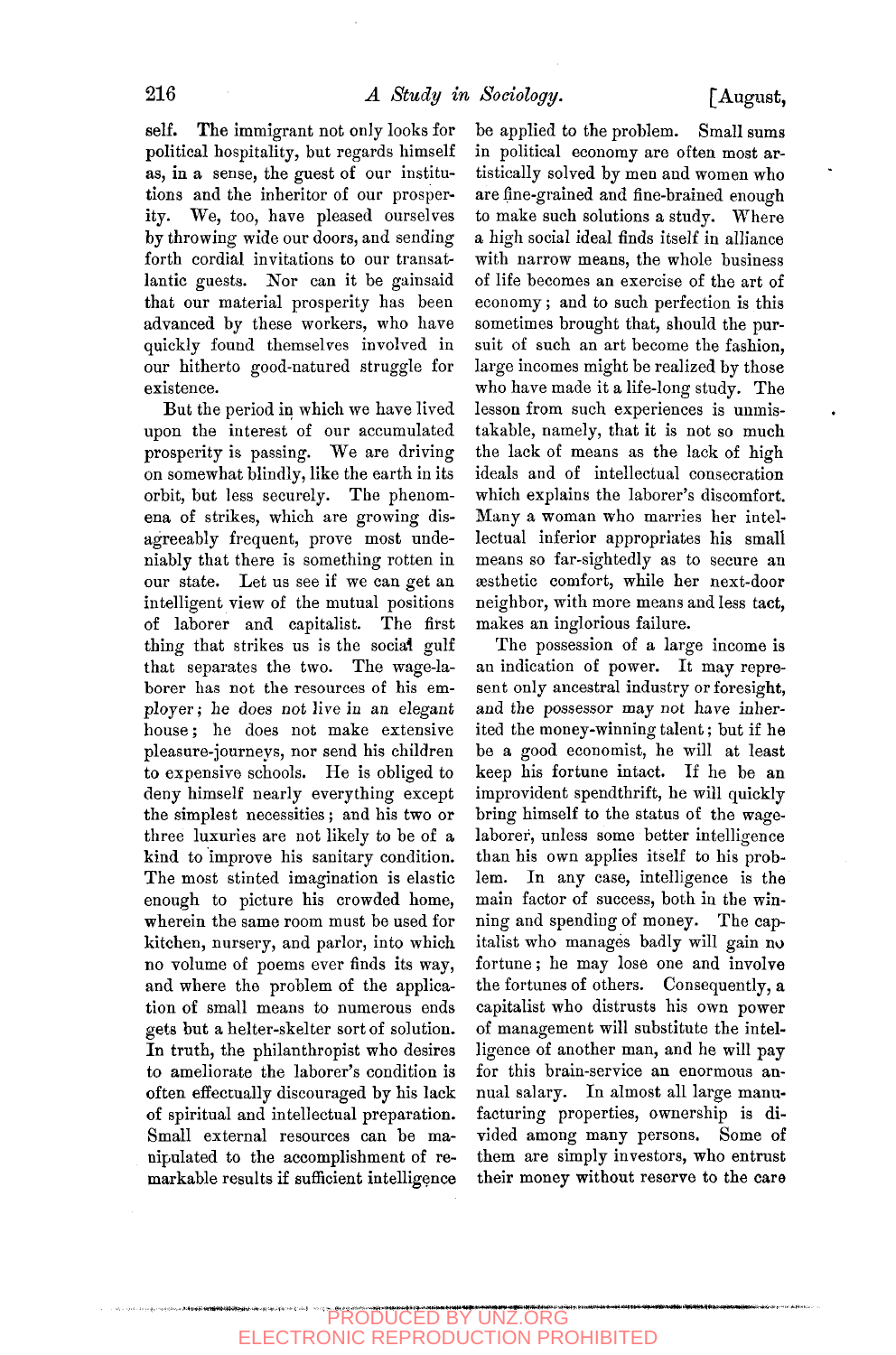of financial managers, while they themselves throw their energy in other directions. In certain cases the owner of paying property does not see it for a series of years, but lives easily upon its proceeds in a foreign land. Such a fact is usually cited to demonstrate the indifference of the owner, whereas it might as justly be cited as a triumph of the combined results of modern brain-power.

The advantage of capital over labor is an advantage which has been won and paid for by the intellectual discipline of centuries. Capital has never made a step of solid advance without giving an equivalent. The practical intellect which sees how to supply a want, or even to create a want, as well as to minister to it, certainly deserves to succeed. If all the stages of development are not apparent in the successful business man, the scientific judgment is still certain that all those stages are embodied in him. He stands for the accumulated and inherited energy of generations of enterprise and self-denial. His automatically-acting brain is the product of severe and long-sustained processes of refinement. He draws the interest upon ancestral cerebration, and is the physiological " heir of all the ages." Nor can he dare to dispense with ethical capital. He must have courage, tact, power of adaptation, honor, which will insure him commercial standing and credit, decision to act in an emergency, and caution to avoid rashness ; he must be able to adjust the clashing of wills, and to act as a frequent arbitrator. Even the capitalist who is simply an investor, and not a manager, represents either inherited industry, personal ability, or high character, supposing the sum invested to be borrowed. It is rare that fortunes result from accident; still less rare that they come by dishonesty. Talent must be on the spot to take advantage of accident ; and although a high moral ideal would decide some fortunes to be fruits of dishonor, legal ideals are the ones applied by the fortune-maker ; nor is it the usual aim of the money-getter to de velop moral idealism. His materialism may not be the highest product of human nature, but, such as it is, it is an expensive and painfully developed faculty. If we could fully realize the immense capital invested in producing a capitalist, we could not begrudge him his gains. Fortunes are sometimes made by instinct, by penetration, by assiduous devotion to one purpose, by such an utter consecration of the whole man that the observer must deolare.them legitimately *earned.* But they are rarely accumulated by manual labor, unless in conjunction with good intellectual power. The master-workman learns to coordinate other labor with his own. He gives himself eight or ten pairs of hands instead of a single pair. He strikes a heavy blow instead of a light one, quadruples his product, and appeals to a larger market. This is the embryonic form of industrial capital. It begins when a single man has the courage and intelligence to employ another to carry out his thought.

There is no legal restriction in any country upon a man's becoming a capitalist, but caste and custom in older countries have erected difficulties. Yet difficulties are always relative, and are gauged by the strength or weakness of those who meet them. In this country there is absolutely no reason, except native incapacity, to prevent any man from becoming a capitalist. If this were not so, our institutions would be confessed failures. That it is so, our whole commercial and industrial record is a demonstration. Should any one attempt to count the number of fortunes acquired by personal effort, he would find one for every finger, without going out of a New England neighborhood. The reason why fortunes are so rarely acquired by manual labor is that manual labor is the smallest factor in economic success. Hitherto it has not been able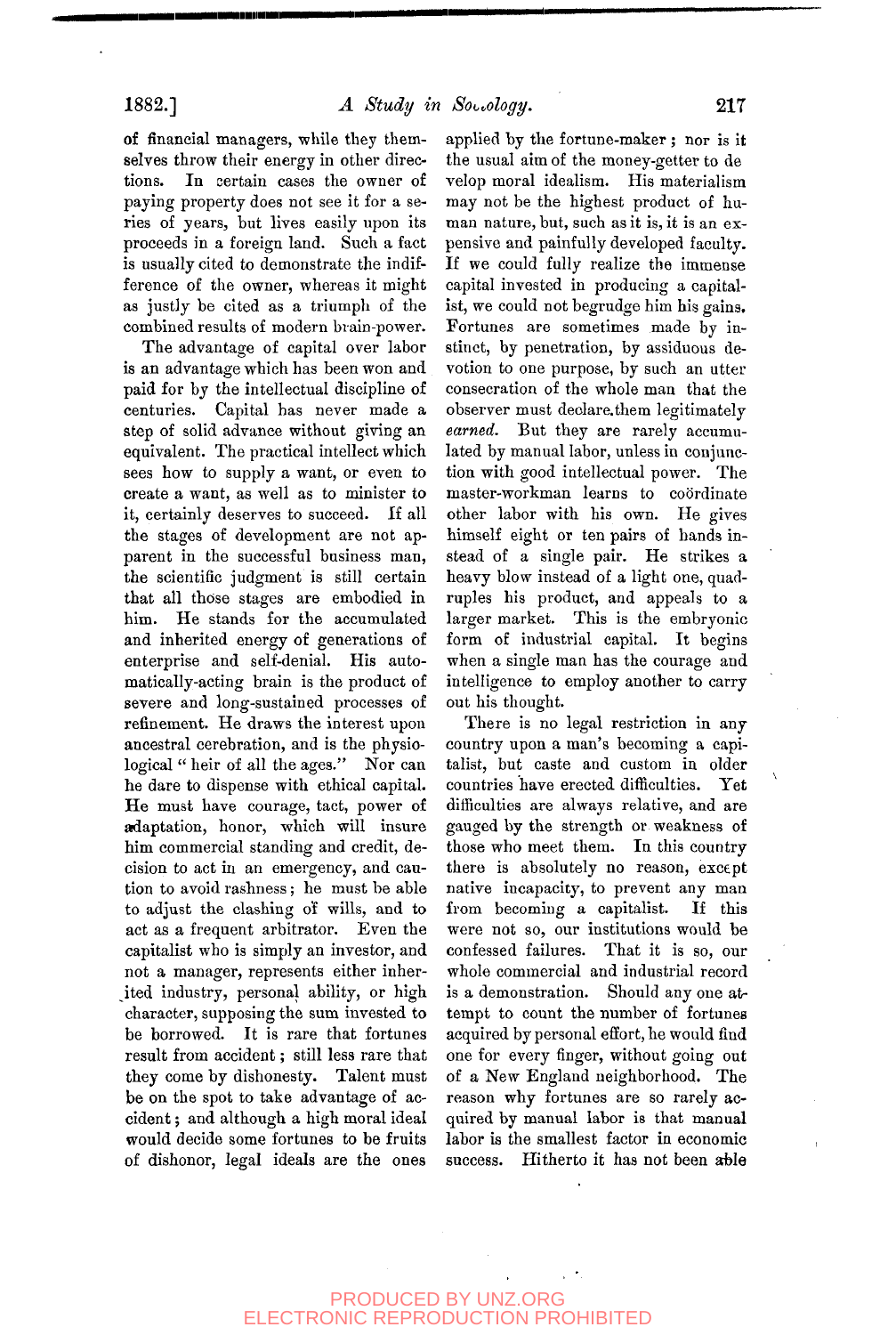to raise itself above the tyranny of the primitive law of supply and demand; that is, it has been little better able to make terms with capital than the grass is able to make terms with the soil in which it grows. Labor bought at wholesale, to be sold again, as in great factories, is bargained for on the lowest terms possible, and becomes in effect like cotton purchased in the bale, whereby each unit of weight counts very little. There is certainly no agreement, tacit or expressed, on the part of American capitalists to- grind labor down to an arbitrary rate of remuneration. On the contrary, there is an indulgent optimism, and a recognition of the natural right of every man to a comfortable living, which is an advance upon the formal concessions of our national charter. The American capitalist is usually a man who would be made uncomfortable by the knowledge of absolute physical privation. But it does not stir his sympathy that some thousands of his workmen are practicing severe lessons of self-denial, foresight, and the adaptation of means to ends. The workman strives to make small means cover large wants. He has graduated from the European hovel to the American tenement, but at the same time he has been smitten with American materialism ; and there is no road to this material success except that which his employer, or the ancestry of his employer, has trodden with painful steps. Nature takes as long to make a capitalist as to make a philosopher ; and, indeed, the capitalist is, in his own way, the most practical of philosophers, for he reasons from cause to effect with persistent zeal; and if he reasons at all upon the speculative aspects of labor and capital, he knows that the development of higher capacity in the workman is the natural and unalterable condition of advancement. The only way in which a wage-laborer who has not sufficient ambition or talent to become an employer can raise himself above his fel-

lows is to produce better work or more of it within a given time; that is, he must obey the universal law of success, which may be thus stated: *Mdlce your demand upon yourself, not upon others.* 

It will bear repeating that in this country there are no artificial conditions which doom a man to poverty, or even to mediocrity. In the lowest rank he can ameliorate his condition. If a gardener cannot lessen the number of gardeners, and so decrease general competition, he can improve the quality of his own work, and so make himself one of a select few, whose rarity will command an increase of wages. This simple condition, which we may call *the law of exceptional excellence,* is one which thousands of men and women in all countries have unconsciously obeyed, and which has been the source of more solid prosperity than all the strikes that were ever inaugurated. Socialists, trades-unionists, and internationalists have worked hard in order to bring the moral philosophy of strikes in line with that of religious and political freedom. " Why," they inquire, " is it not as legitimate to throw off the tyranny of capital as that of church or state?" They do not even aspire to become capitalists, but the ultraists desire that the right of private property shall be abrogated; that the state shall take possession of all the soil and shall conduct all industries. Thus employment and compensation are to be furnished to all. Each one can claim his share as he now claims the franchise, and each one will be defended by all the rest in his claim for support. This would be a practical realization of the doctrine that the world owes everybody a living, and an approximation to the incarnation of the doctrine of human brotherhood. This attractive philosophy has spread like an epidemic among the laborers of Europe, and here and there has found espousal from men of education. It is cherished like a religion by thousands in America. Yet it has crystallized into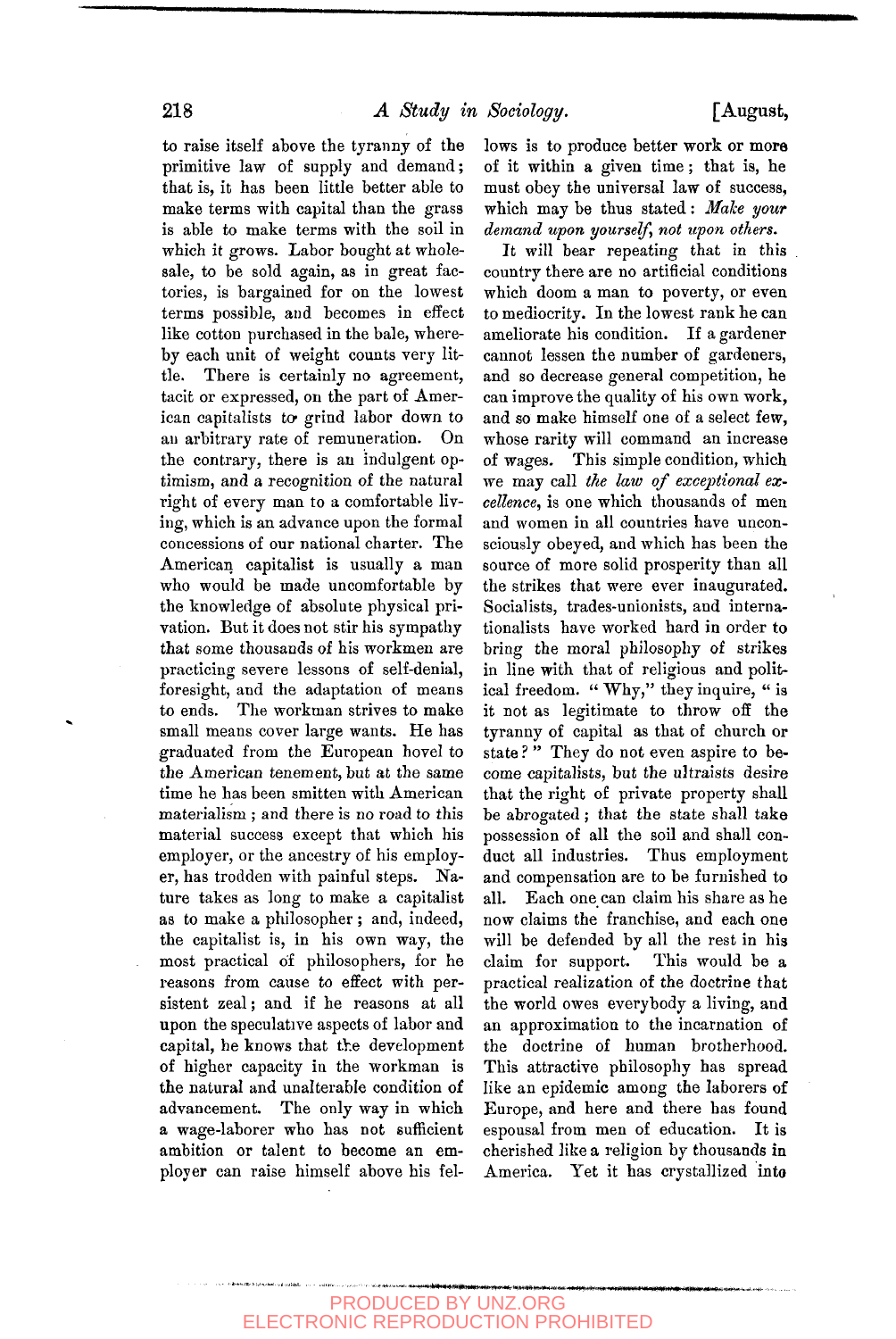**few** societies here, because of the easier conditions for the workingman. But every year brings to our shores more men, in whose brains this conception of an industrial republic is seething; and every year brings the conditions of American labor into closer likeness to those of the Old World. An American species of socialism is inevitable. It would seem as if in this country there had been a providential preparation of the ground. Our best men withdraw from politics, and a coarser and more unmanageable element continually creeps in. Economic questions have been clamorously agitated in all our recent campaigns. The workingman has stood, cap .in hand, ready to shout for the orator who promised greenbacks and abundant employment to a successful ticket. It would be the easiest of tasks to import a larger view of the labor question into American politics, and keen ears can already hear mutterings of a coming storm. We are discovering that the way storm. We are used vering that the way w nauvnal<sub>3</sub>

There is much risk of mistake in forecasting social phenomena among a people so numerous and so complex in development as that of the United States. As a relief to the dark side of the picture some lines of light may be drawn. The severest struggles of labor and capital have always arisen in manufacturing communities. But the substitution of machine for hand labor is gradually eliminating the human element from manufactures. The historic course of this process is easily traced. With the earlier machinery came the substitution of foreign aud more unintelligent labor for trained native workmen; thus releasing the latter and their offspring for more intellectual avocations. Our "middle class," so far as we have one, is the undoubted descendant of a former generation of intelligent workingmen. Invention, trade, speculation, politics. Western enterprise, journalism, and a

thousand other forms of business have swallowed up the children of our early industrial classes. Next to the displacement of natives by foreigners has come the considerable substitution of women and children in place of men, showing that the improved machinery requires less strength and less intelligence than the earlier. Finally, automatic machinery dispenses almost entirely with muscle, and it is the study of the inventor to make the muscular factor superfluous. Already he has so subordinated the human agent to the mechanical that the hand or foot has frequently no more honorable function than some wheel or screw in the great structure. Applied science is to be the possible saviour of society; for, by throwing the human element entirely out of the problem, it will have solved it without a political convulsion. Recent newspapers come laden' with statements of the grievances of the longshoremen of Boston wharves. We read sympathetically of the "grain" trimmers," who must shovel for their lives in the dark hold of a steamer, amid the suffocating dust from grain poured through pipes. But of what avail is sympathy in such a matter ? And how can the increased wages demanded be an equivalent for the certain loss of health and for the brevity of life caused by such occupation ? There is absolutely no remedy for a trouble like this except the substitution of machinery for muscle. The problem would easily yield 's the genius of a persistent inventor, and the man who is now sacrificing his life might be employed to tend the machine-

The indirect obligation of capital to labor is recognized in our financial legislation. Wealth shares with poverty on even terms in all our public works. In the public schools men of taxable property pay for the instruction of the chil dreu of the untaxed, and in the city evening schools and workingmen's schools they provide education for the laborer himself; thus helping to destroy arti-

PRODUCED BY UNZ.ORG ELECTRONIC REPRODUCTION PROHIBITED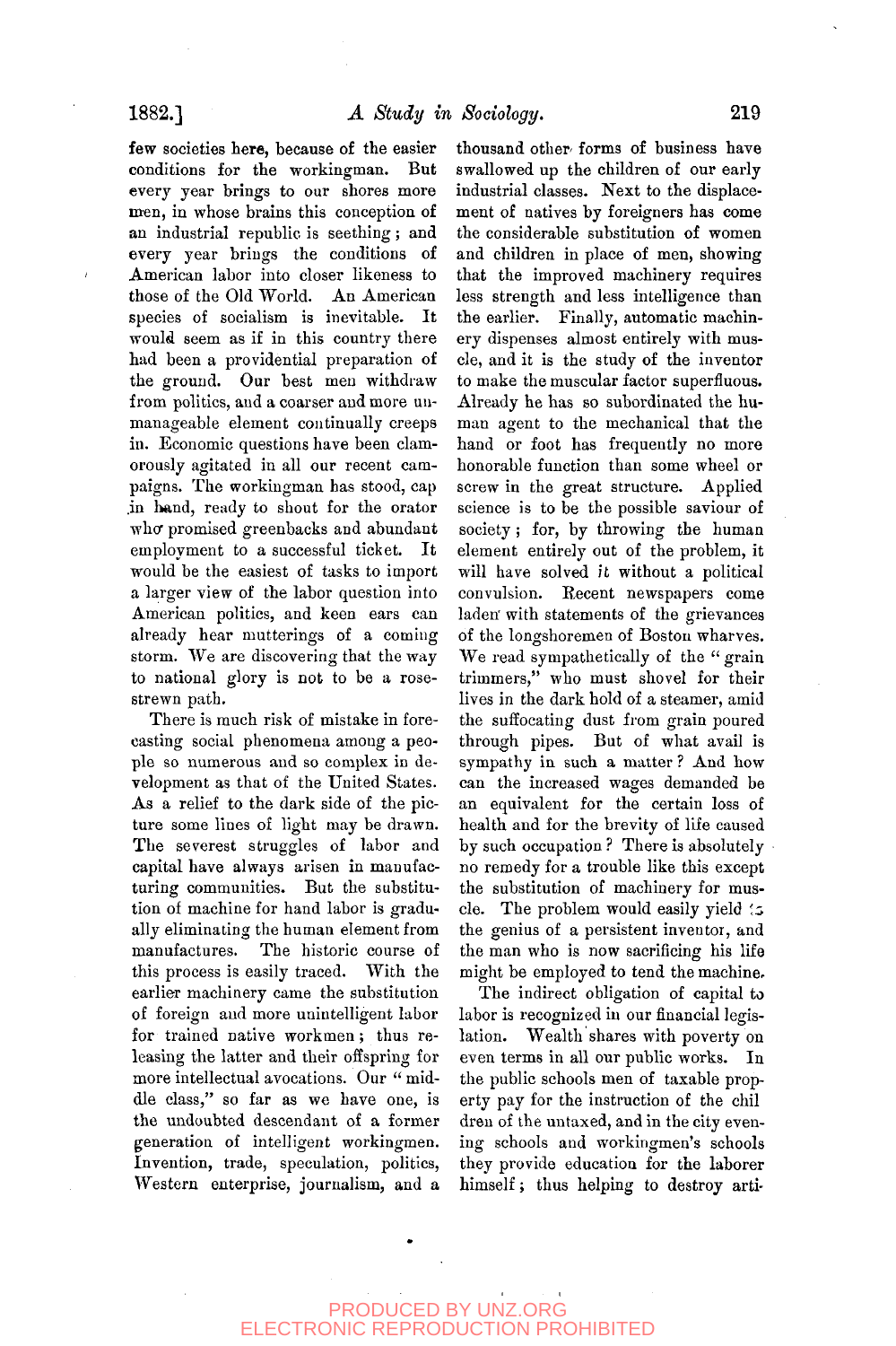ficial barriers, and giving a chance for more equable competition. Rich and poor share alike the benefit of the fire department, the convenience of public illumination, the use of public pleasuregrounds, public libraries, police protection, and the postal service; for although the postage-stamp costs as much for the poor man as for the rich, the large yearly deficit in this department must be made up from general taxation. But so accustomed are we to the principle of political communism that we rarely remind ourselves to whom we owe the actual dollars which pay for all this provision. Nevertheless, it may be said that it would be better and conduce to more self-respect if the wage-laborer were to receive higher wages and were at liberty to provide for his own wants, instead of standing a debtor to public or private charity. This revives the whole perplexity of politico-economical method. Must the rate of wages be regulated by the law of supply and demand ? If so, the wage-laborer cannot hope to provide for his own educational and other needs so adequately as they are provided for in the common administration. But we have considerable evidence that *will* may become a factor of wages, and this evidence is furnished not only by the history of the English trades-unions, but by the municipal administration of every American city. For instance, the compensation of our public - school teachers and of the incumbents of most public positions is fixed in utter defiance of the law of supply and demand. The places of almost all city or town employees could be filled at a day's notice by hundreds of equally well-endowed and impatient applicants, yet the price of such labor is kept at a high figure by voluntary decision of the employers.

If it be said that the combination of employers induces indifference to the price, the principle will not explain the phenomena of varying wages; for are not cities and manufacturing companies both corporations ? And if one of these corporations has a soul which enters into the question of wages, why may not the other acquire one ? The truth is that one of these corporations is a maker of money, and the other a simple disburser. The money-making corporation is governed by the orthodox system of political economy, and the money-appropriating one is governed by the higher law of generosity, of aesthetics, and of public honor. The city corporation spends as a beneficent father for the good and happiness of his family, while the manufacturing one has the simple aim of accumulation, and in not a few cases this accumulation is freely given for public ends. Is it, by utilitarian tests, better that a capitalist should found a library, lay out a public park, or establish a hospital or school than that he should pay so high rates to his workmen that he could do none of these things ? Is it likely that the wages added to manual labor would be as wisely used, in the end, as the state and the capitalist can use these accumulated funds ?

Whatever be the true solution of the labor question, it is certain that the philosophy of common socialism has not solved it. Nor does the historico-ethical method of the university socialists appear, on scrutiny, to be very different from the established economy ; for what are we to understand by an adjustment of economic methods to times and situations but compliance with the old selfasserting law of local supply and demand ? As nearly as we can discern, the law of supply and demand is the constant and invariable factor of wages, while will is a continually varying and inconstant factor. The rivalry between the sympathetic and scientific sociologists has arisen from the endeavor of the former to make will the sole regulator of wages. The modern state organizes society upon the principle of competi